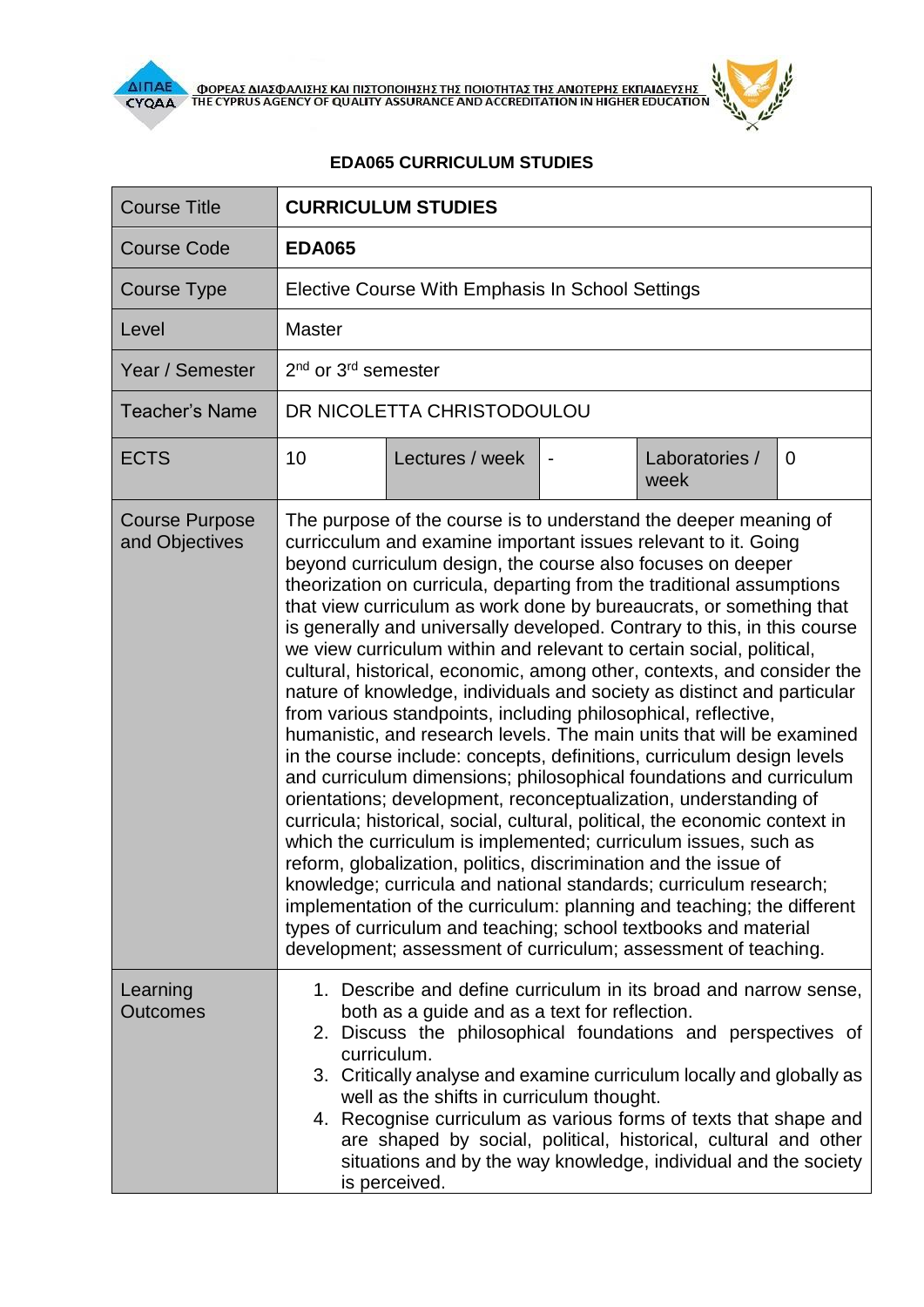



|                         | 5. Evaluate various features that traditionally have affected<br>curriculum and the impact of this on schooling and teaching.                                                                                                                                                                                                                                                                                                                                                                                                                                                                                                                                                  |          |                                                                                                                                                         |  |  |
|-------------------------|--------------------------------------------------------------------------------------------------------------------------------------------------------------------------------------------------------------------------------------------------------------------------------------------------------------------------------------------------------------------------------------------------------------------------------------------------------------------------------------------------------------------------------------------------------------------------------------------------------------------------------------------------------------------------------|----------|---------------------------------------------------------------------------------------------------------------------------------------------------------|--|--|
| Prerequisites           | <b>NONE</b>                                                                                                                                                                                                                                                                                                                                                                                                                                                                                                                                                                                                                                                                    | Required | <b>NONE</b>                                                                                                                                             |  |  |
| <b>Course Content</b>   | Curriculum: concepts, definitions, design, dimensions.<br>Philosophical foundations and curriculum orientations.<br>Curriculum: development, reconceptualization, understanding.<br>Curriculum and the historical, social, cultural, political, economic context.<br>Issues in curricula: educational reform, globalization, politics,<br>discrimination, the issue of knowledge.<br>Curricula and national learning standards.<br>Curriculum research.<br>Curriculum implementation: planning and teaching.<br>The various dimensions of the curriculum and types of instruction.<br>Textbooks and curriculum materials.<br>Curriculum evaluation.<br>Evaluation of teaching. |          |                                                                                                                                                         |  |  |
|                         |                                                                                                                                                                                                                                                                                                                                                                                                                                                                                                                                                                                                                                                                                |          |                                                                                                                                                         |  |  |
| Teaching<br>Methodology | The module is delivered by means of recorded lectures, such as<br>narrated and annotated presentations, to convey the content of the<br>taught concepts, directed online learning that includes readings<br>(books, book chapters and articles) in conventional or electronic form<br>and short film viewing, dynamic online interaction including discussion<br>forum, synchronous and asynchronous communication tools, blogging<br>and wiki. Further, assessment includes formative and summative<br>assessment and self-assessment in the form of essays, quizzes.                                                                                                         |          |                                                                                                                                                         |  |  |
| Bibliography            | Christodoulou, N. (2017). Understanding curriculum: A field of study<br>and research [in Greek] (2nd ed.). Athens, Greece: Grigoris.<br>Pinar, W. F., & Reynolds, W. M., & Slattery, P., & Taubman, P. M.<br>(1995). Understanding curriculum. NY: Peter Lang.<br>Oaks, CA: SAGE.<br>Pinar, W. (Ed.). (2013). International handbook of curriculum<br>research. New York, NY: Routledge.<br>Schubert, W. H. (1997). Curriculum: Perspective, paradigm, and<br>possibility. New Jersey: Prentice-Hall Inc.<br>W. M. (2002). Curriculum books: The first hundred years ( $2nd$ ed.).<br>NY: Peter Lang Publishing, Inc.                                                          |          | Kridel, C. (Ed.). (2010). <i>Encyclopedia of curriculum studies</i> . Thousand<br>Schubert, W. H., & Lopez-Schubert, A. L., & Thomas, T. P., & Carroll, |  |  |